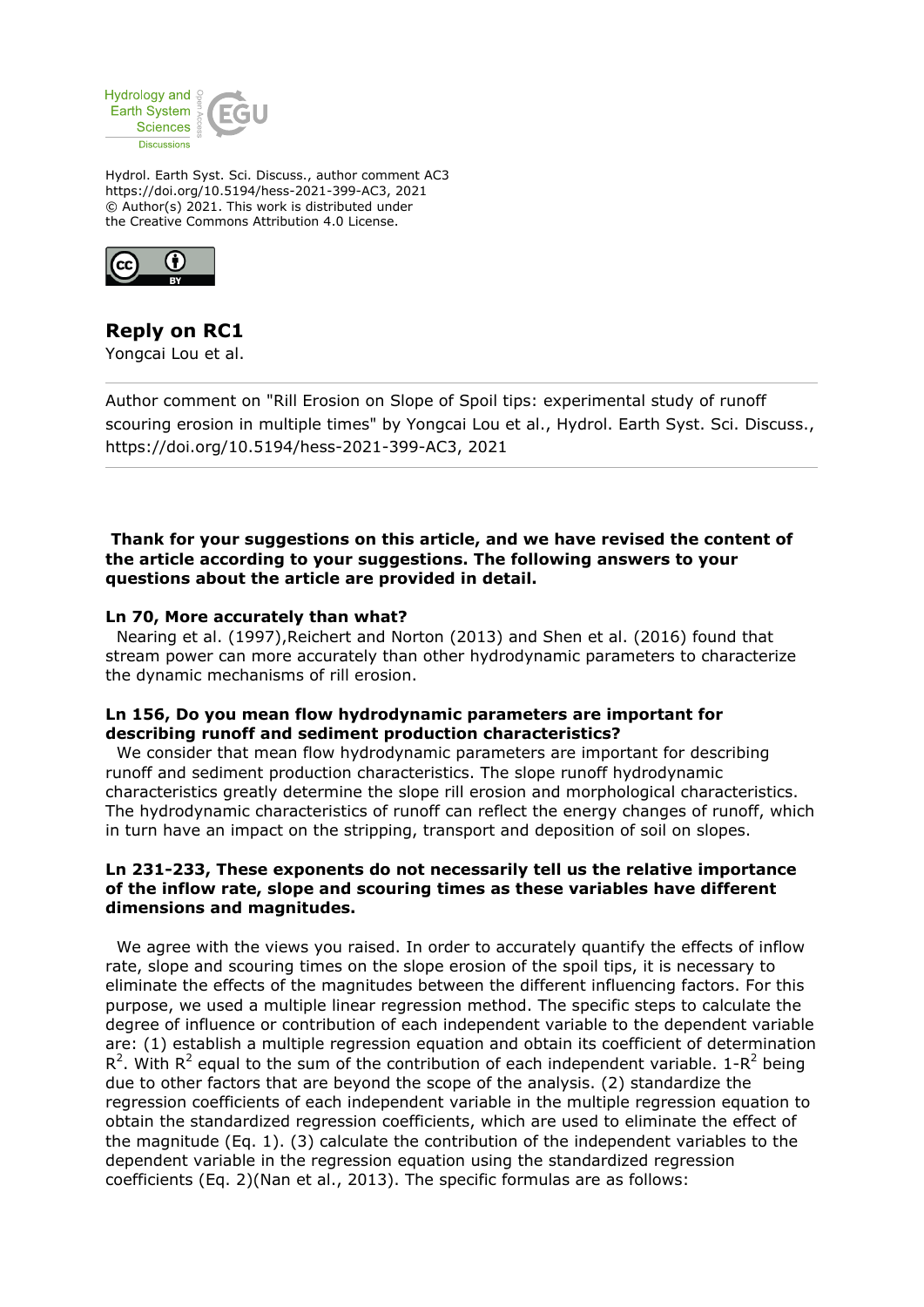$$
\beta_i = b_i \frac{\sigma_{\text{xt}}}{\sigma_v} \tag{1}
$$

$$
P_t = R^2 \frac{\beta_t^2}{\Sigma_{i=1}^n \beta_i^2} \times 100\%
$$
 (2)

where *βi* is the standardized regression coefficient of the *i* th independent variable, *bi* is the regression coefficient of the *i* th independent variable, *σxi* is the standard deviation of the *i* th independent variable, *σy* is the standard deviation of the dependent variable, and  $P_i$  is the contribution of the *i* th independent variable.

#### **Ln 246-247, Are these your results or results of Peng et al., 2014 and Niu et al., 2020?**

These are results we observed during our experiments, and similar phenomena were observed by Peng et al. 2014 and Niu et al. 2020. To avoid misunderstandings, we have modified the original sentence. Specifically, as follows:

"With the blocking and scouring of the side walls, the erosion and collapse occurred repeatedly, and erosion fluctuates, so that multiple peaks and lows occur during the erosion process. Similar phenomena were observed by Peng et al. (2014) and Niu et al. (2020)."

#### **Ln 321-323, Not sure these interpretations are correct and please see comment above on the same issue.**

As mentioned above, we re-quantified the effects of different influencing factors on rill width, rill depth and rill width-to-depth ratio based on a multiple linear regression approach.

# **Ln 349-351, It is not clear what this means. What is a significant variable rule?**

What we want to express is that Fr does not show an obvious variation (increase or decrease) with increasing slope, inflow and scouring number, the reason may be related to the complexity of the development of rill morphology on the slope. we have modified the original sentence. Specifically, as follows:

"No obvious variation existed between Fr and the inflow rate, slope or scouring times may be related to the complexity of the rill morphological development on the slope."

# **Ln 355-358, Poor English and please reword**

we have modified the original sentence. Specifically, as follows:

"The Darcy-Weisbach coefficient (f) ranged from 1.14 to 3.15. No obvious relationship existed between f and the inflow rate, slope and scouring times (Fig. 10(j-l)) because the rill beds became more irregular, resulting in rill development."

# **Ln 412-413, These statements may be correct, but the authors should consider the dimension and magnitude of these variables when comparing them.**

As mentioned above, consider the dimension and magnitude of these variables, we used a multiple linear regression method and re-quantified the effects of different influencing factors on soil erosion of the spoil tips.

# **References**

Nan S.,Wang Z.,Liu J.,Yang X.,Jiao N., and Tan Z.: The Impact and Contribution of Influx of Sediment onto Rill to Rill Erosion on Loess Hillslope, J. Mt.